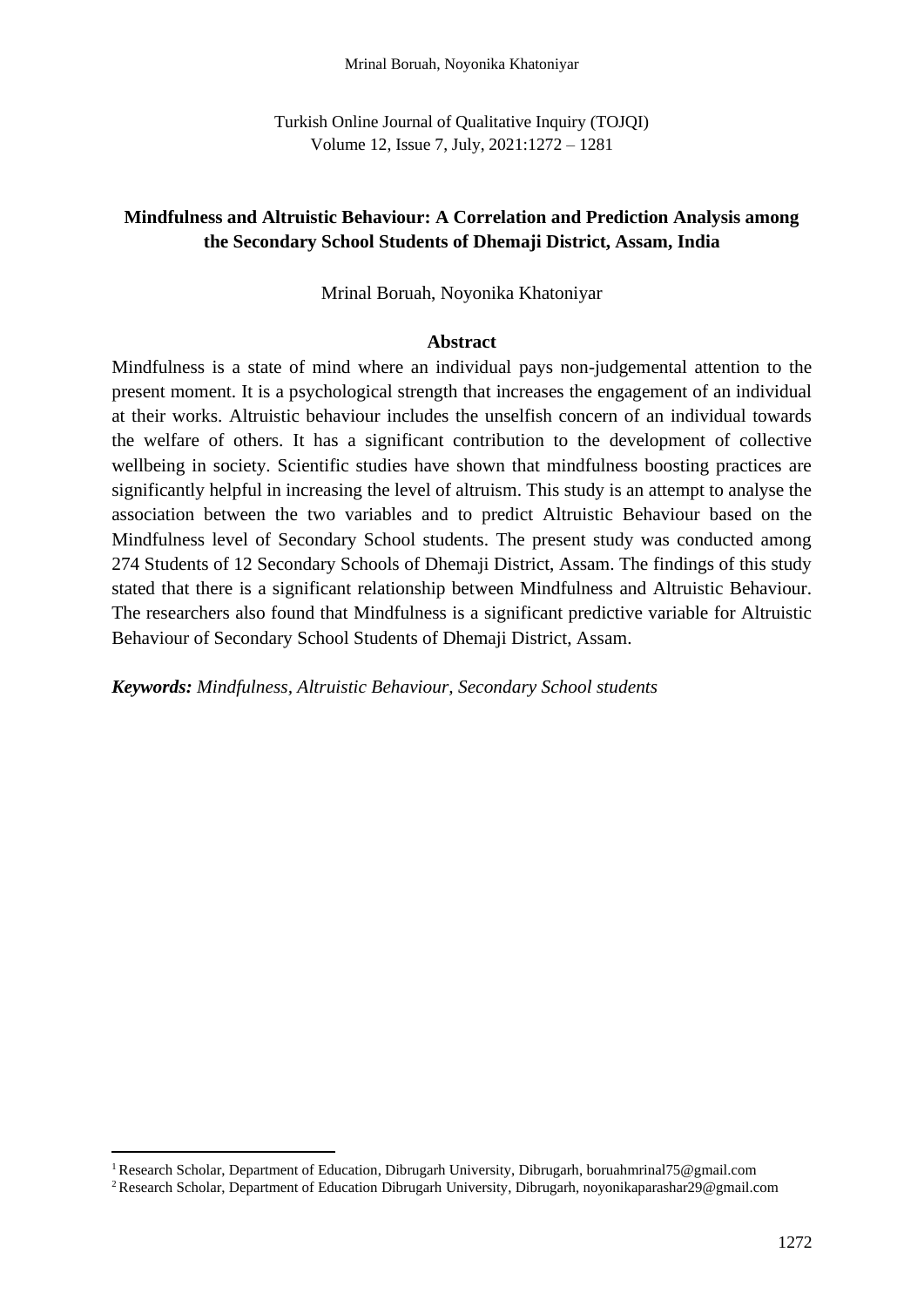#### **Introduction**

**Mindfulness:** Mindfulness refers to the process of paying attention to the present. It is the non-judgmental awareness of a person towards the present moment (Stiksma, 2015). The term 'Mindfulness' is derived from the Pali word 'Sati', it refers to have attention, awareness, and remembering (Bodhi, 2000)*.* Generally, the word 'Mindfulness' is used to refer to the individual's psychological state of being aware in the present moment. It can be defined as "Moment by moment awareness" (Germer, Siegel & Fulton, 2005). In Buddhism, mindfulness is one of the major factors of enlightenment (Kang & Whittingham, 2010). Mindfulness is also considered a trainable skill. It can be enhanced through different kinds of activities like- Mindfulness meditation etc. Mindfulness has both physical and psychological impacts. In Positive Psychology Mindfulness is considered as an important character strength of an individual for mental health and Wellbeing.

**Altruistic behaviour:** Altruistic behaviour includes the selfless actions or practices of an individual for the welfare of others. It is a belief that the well-being of others is equally important as the well-being of the self. It is a willingness to do selfless acts to bring advantage to others and sometimes at the cost of own disadvantage. In Positive Psychology, Altruism is considered as a positive civic virtue that is necessary for individual wellbeing as well as collective well-being in society. The Holy Dalai Lama suggested that we will be more benefited as we think more about practising altruism and good things to others. The term 'Altruism' was first coined by August Comte in 1875. Comte (1875) defined altruism as a social behaviour that derived from the selfless desire to "live for others" (Comte, 1875. P. 556). He has used the term as opposite of selfishness (egoism) in helping behaviours of the individuals in society. The socio-biologist, Wilson defined altruistic behaviour as "selfdestructive behaviour performed for the benefit of others." (*Wilson 1975, p. 578).* Margolis (1982) defined altruistic behaviour as, "What defines altruistic behaviour is that the actor could have done better for himself had he chosen to ignore the effect of his choice on others." *(Margolis 1982. p. 15*). Batson considered Altruism as a motivational state having an ultimate goal to 'increase others welfare'. Scientific interest in human altruistic behaviour had started growing from the early 1970s. The concept of altruism is being used across many disciplines that lead to the emergence of many distinct ideologies to explain altruism, viz., Reciprocal altruism (Trivers,1971), Psychological altruism (Wilson,1992), Ethical egoism (Medlin,1957), Rational egoism (Mueller,1986), etc.

Studies suggested that a significant amount of Mindfulness boosts our capabilities in works, behaviours as well as in social actions. Clinical studies found that Mindfulness boosting meditation activities significantly reduce anxiety, stress and depression as well as improves the emotional regulation of an individual. (Goyal, M. *et al*.2014) The mindfulness improving practices are also beneficial for the development of social virtues of the individuals, these can promote cooperativeness as well as intention to help others. Iwamoto et al. (2020) conducted a study among 326 participants to find out the effect of Mindfulness meditation practices on the Altruism of the individual. The result of the study suggested that short-term mindfulness meditation can promote charitable giving. The result also found the possibility that mindfulness meditation can regulate the altruism of an individual and promote cooperation. Therefore, it can be assumed that there is a relationship between Mindfulness and the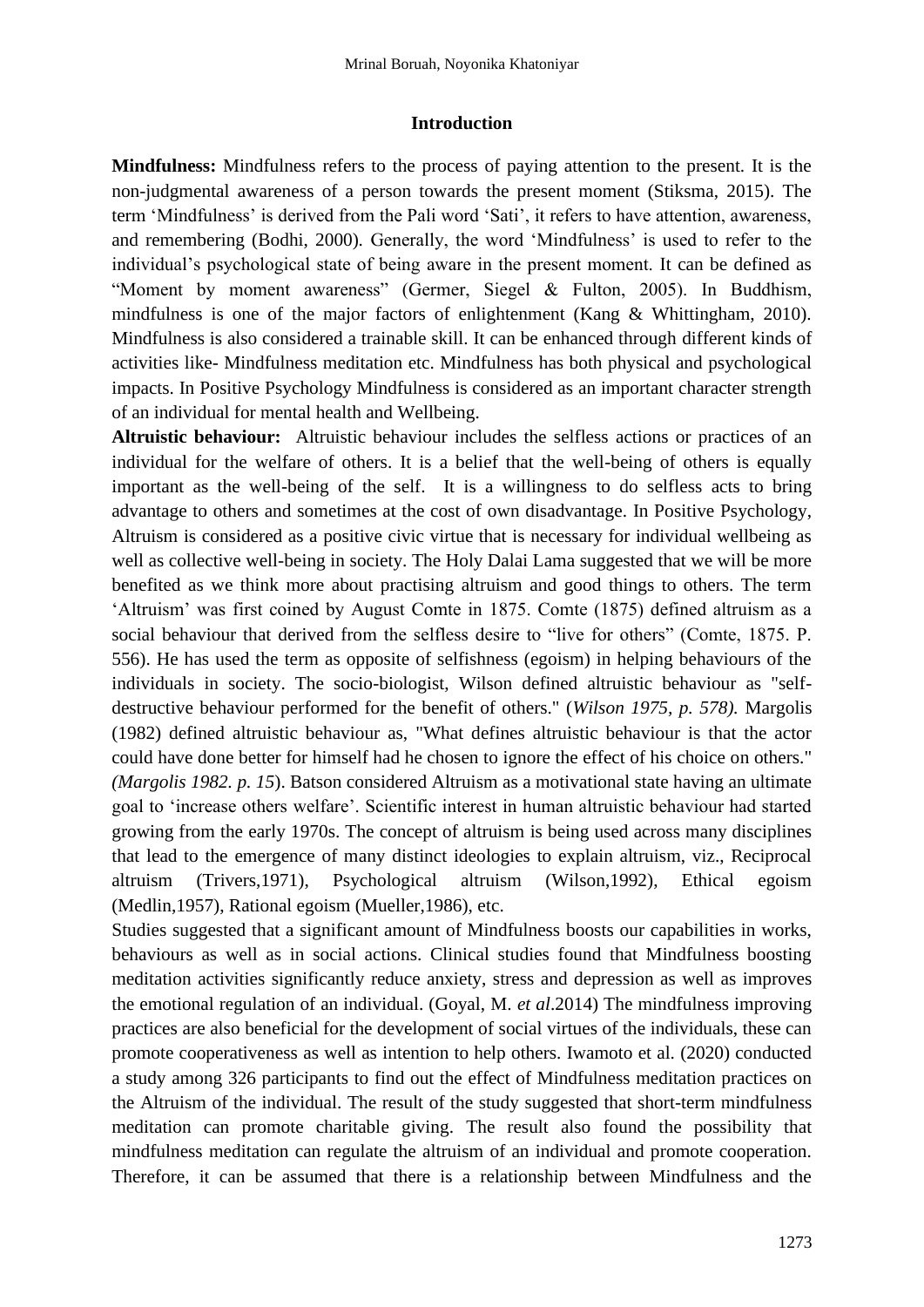Altruistic behaviour of the individual and having a significant amount of Mindfulness will affect the Altruistic behaviour of an individual. In this study, the researchers tried to test the relationship between the two variables and predict altruistic behaviour based on mindfulness among the Secondary School students of Dhemaji District, Assam.

## **Objectives of the study**

To find out the levels of Mindfulness among the Secondary School Students of Dhemaji District, Assam.

To find out the levels of Altruistic behaviour among the Secondary School Students of Dhemaji District, Assam.

To classify the Secondary School Students of Dhemaji District, Assam based on their level of Altruistic behaviour.

To compare the level of Mindfulness between Male and Female Secondary School Students of Dhemaji District, Assam.

To compare the level of Altruistic behaviour between Male and female Secondary School Students of Dhemaji District, Assam.

To Study the Relationship between Mindfulness and Altruistic behaviour of the Secondary School Students of Dhemaji District, Assam.

To predict the level of Altruistic Behaviour based on the level of Mindfulness of the Secondary School Students of Dhemaji District, Assam.

# **Hypotheses of the study:**

**H0 1:** There is no significant difference between Male and Female Secondary School students of Dhemaji District, Assam as far as their level of Mindfulness is concerned.

**H<sup>0</sup> 2:** There is no significant difference between Male and Female Secondary School students of Dhemaji District, Assam as far as their level of Altruistic behaviour is concerned.

**H<sup>0</sup> 3:** There is no significant correlation between Mindfulness and altruistic behaviour of the Secondary school students of Dhemaji District, Assam.

**H<sup>0</sup> 4:** The model is not significant to predict the outcome variable.

### **Methodology:**

**Method:** Descriptive survey method was used to conduct the present study.

**Population:** The population of the present study comprised of all the students of Class IX and X of all the Government and Private Secondary School students of Dhemaji District Assam.

**Sample & Sampling Technique:** The sample for this study comprised **274** students from 12 Secondary schools of Dhemaji District, Assam. The sample was selected using two sampling techniques in two stages. The first stage includes a disproportionate stratified random sampling to select the schools and the second stage includes an incidental sampling method to select the students from the targeted schools.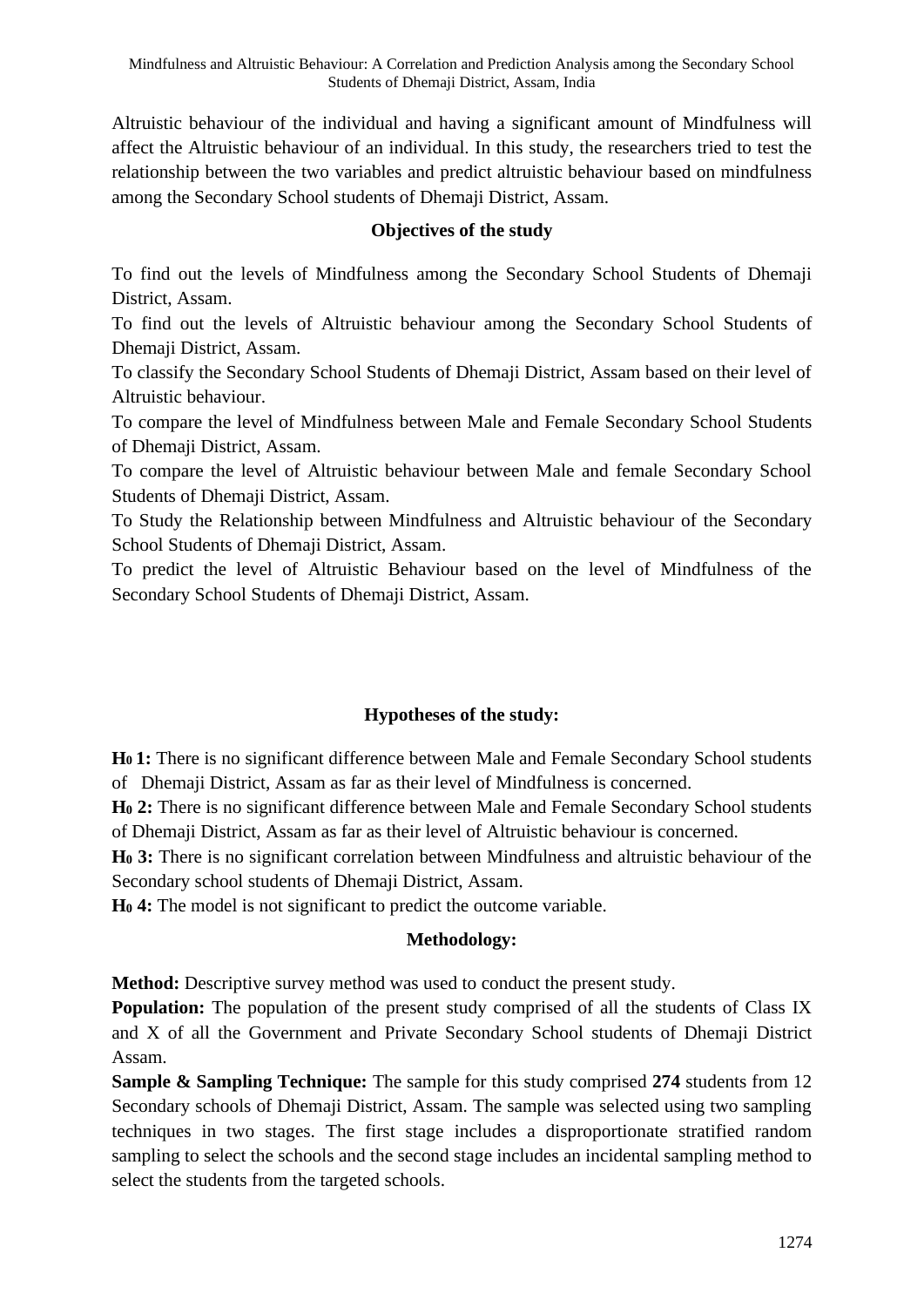

### **Fig. 1: Sample Design**

### **Tool used:**

**Mindfulness Attention Awareness Scale (MAAS):** The Mindfulness Attention Awareness Scale (MAAS) was developed by Brown & Ryan (2003). The scale consists of 15 items that were developed to assess dispositional mindfulness.

**Scoring Procedure:** The items of the Mindfulness Attention Awareness Scale (MAAS) was designed with a 1-6 points Likert type scaling technique. Based on the rating of the respondent one score (range from 1-6) is given to each item. The average scores of the total 15 items indicate the level of mindfulness of the particular respondents.

**Altruism Scale:** The researchers used another scale entitled as 'Altruism Scale' developed by Dr S. N Rai and Dr Sanwat Singh. The scale consists of 30 items. The reliability coefficient of this scale was .84 and the concurrent validity index was .63

**Scoring Procedure:** Each item of this scale has three different alternatives responses, i.e., Altruistic, neutral and egoistic. For the altruistic response '2', for the neutral response '1' and for the egoistic response '0' is awarded. The total score obtained by a response in all items indicates the level of his/her level of altruistic behaviour. The classification criteria of the respondents are as stated in *table 1*

|                                    | <b>Classification for Girls</b> |           | <b>Classification for Boys</b>     |
|------------------------------------|---------------------------------|-----------|------------------------------------|
| 51 and above- Very High Altruistic |                                 |           | 51 and above- Very High Altruistic |
| $37 - 50$                          | -High Altruistic                | 35-48     | -High Altruistic                   |
| $23 - 36$                          | -Moderate Altruistic            | 21-34     | -Moderate Altruistic               |
| $09-22$                            | -Low Altruistic                 | $07 - 20$ | -Low Altruistic                    |
| 08 and below-Very low Altruistic   |                                 |           | 06 and below-Very low Altruistic   |
|                                    |                                 |           |                                    |
|                                    |                                 |           |                                    |

**Table 1: Classification criteria of the respondents based on Altruism score**

### **Analysis and Findings of the study:**

*Levels of Mindfulness among the Secondary School Students of Dhemaji District, Assam: Table 2* shows that the Mean  $(x)$ , Standard Deviation  $(\sigma)$ , Skewness, and Kurtosis of the distribution are *3.93, .042, -.375* and .*485* respectively. This distribution is negatively skewed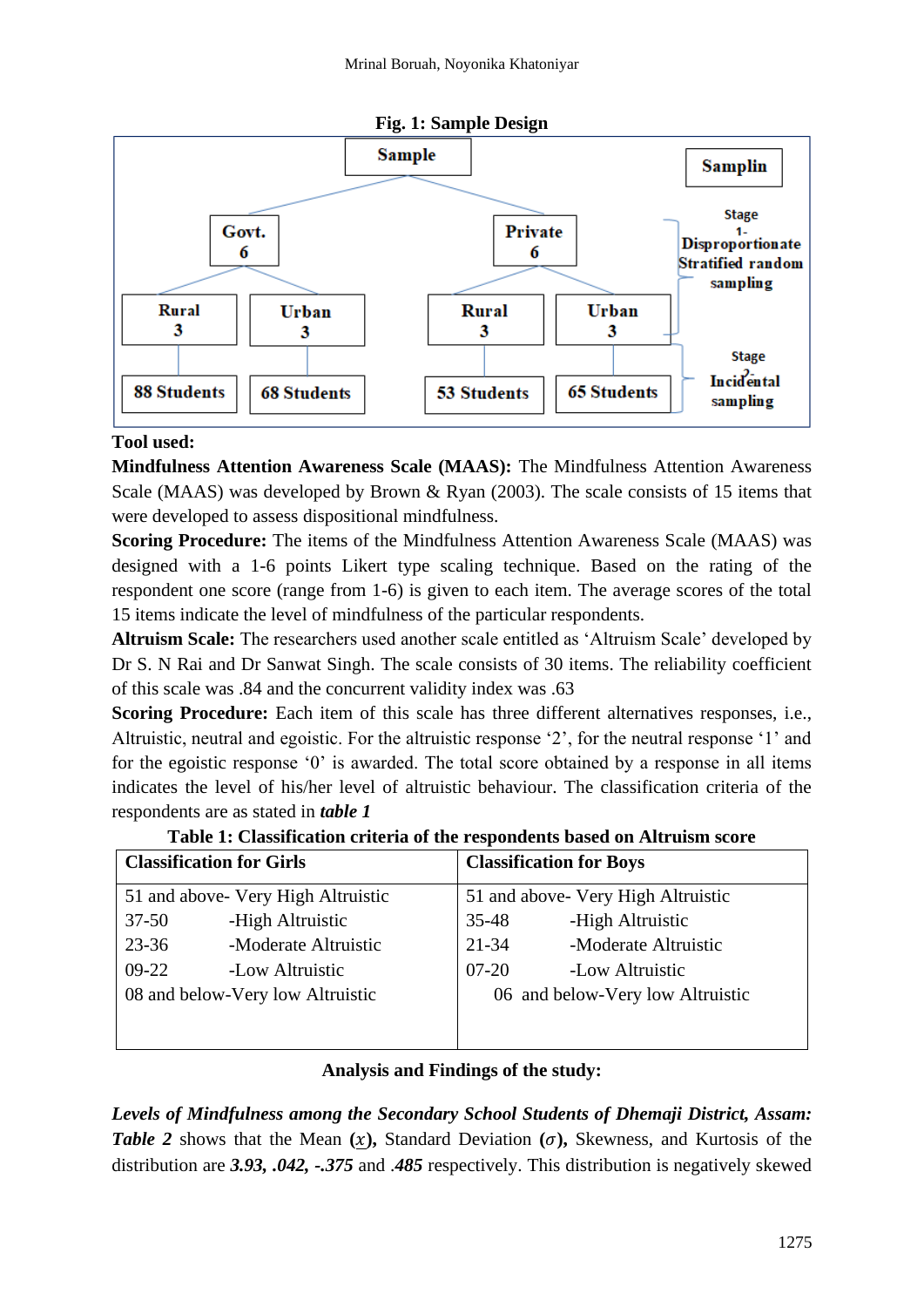i.e. more students scored greater than the average score. The Kurtosis value .485 (i.e.  $> \pm 3$ ) indicates that the distribution is leptokurtic, i.e. the curve is slightly picked than the normal curve.

| Number of Students (N)   Mean $(x)$ |  | Standard Deviation $(\sigma)$ |      | <b>Skewness</b> Kurtosis |      |
|-------------------------------------|--|-------------------------------|------|--------------------------|------|
| 273                                 |  | 3.93                          | .042 | $-375$                   | .485 |

*Table 2: Level of Mindfulness of Secondary School Students of Dhemaji District, Assam.*

*Fig.-2* shows the frequency distribution of the Mindfulness scores obtained by the secondary school students of Dhemaji District, Assam. *Fig.-2* indicates that a large number of students (i.e. 59) scored near to average score (i.e., between 3.52-3.89). A small number of students (i.e. 3) obtained very low scores (i.e. <2.04) similarly, a few students (i.e., 3) obtained very high scores (i.e., between 5.37-5.74).



*Fig.-2: Histogram of Mindfulness scores of Secondary School Students, Dhemaji District, Assam*

*Levels of Altruistic behaviour among the Secondary School Students of Dhemaji District,*  **Assam:** *Table-3* shows that Mean  $(x)$ , Standard Deviation  $(\sigma)$ , Skewness, and Kurtosis of the distribution are *36.58, 4.998. -.082* and *-.438* respectively. This distribution is negatively skewed i.e. more students scored greater than the average score. The Kurtosis value is -*.438* (i.e.  $> \pm 3$ ) which refers that the distribution is leptokurtic, i.e. the curve is slightly picked than the normal curve.

*Table 3: level of Altruistic behaviour of Secondary School Students of Dhemaji District, Assam.*

| Number of Students (N) |       | Mean $(x)$   Standard Deviation $(\sigma)$   Skewness |         | <b>Kurtosis</b> |
|------------------------|-------|-------------------------------------------------------|---------|-----------------|
| 1273                   | 36.58 | 4.998                                                 | $-.082$ | $-.438$         |

*Fig.-3* shows the frequency distribution (f) of the Altruistic behaviour scores obtained by the secondary school students of Dhemaji District, Assam. *Fig.-3* indicates that a large number of students (i.e. 63) scored near to average score (i.e., between *35.5-38.2*). A small number of students (i.e. 1) obtained the lowest level scores (i.e. between *22-24.7*) similarly, fewer students (i.e., 3) scored very high scores (i.e., between *46.3-49*).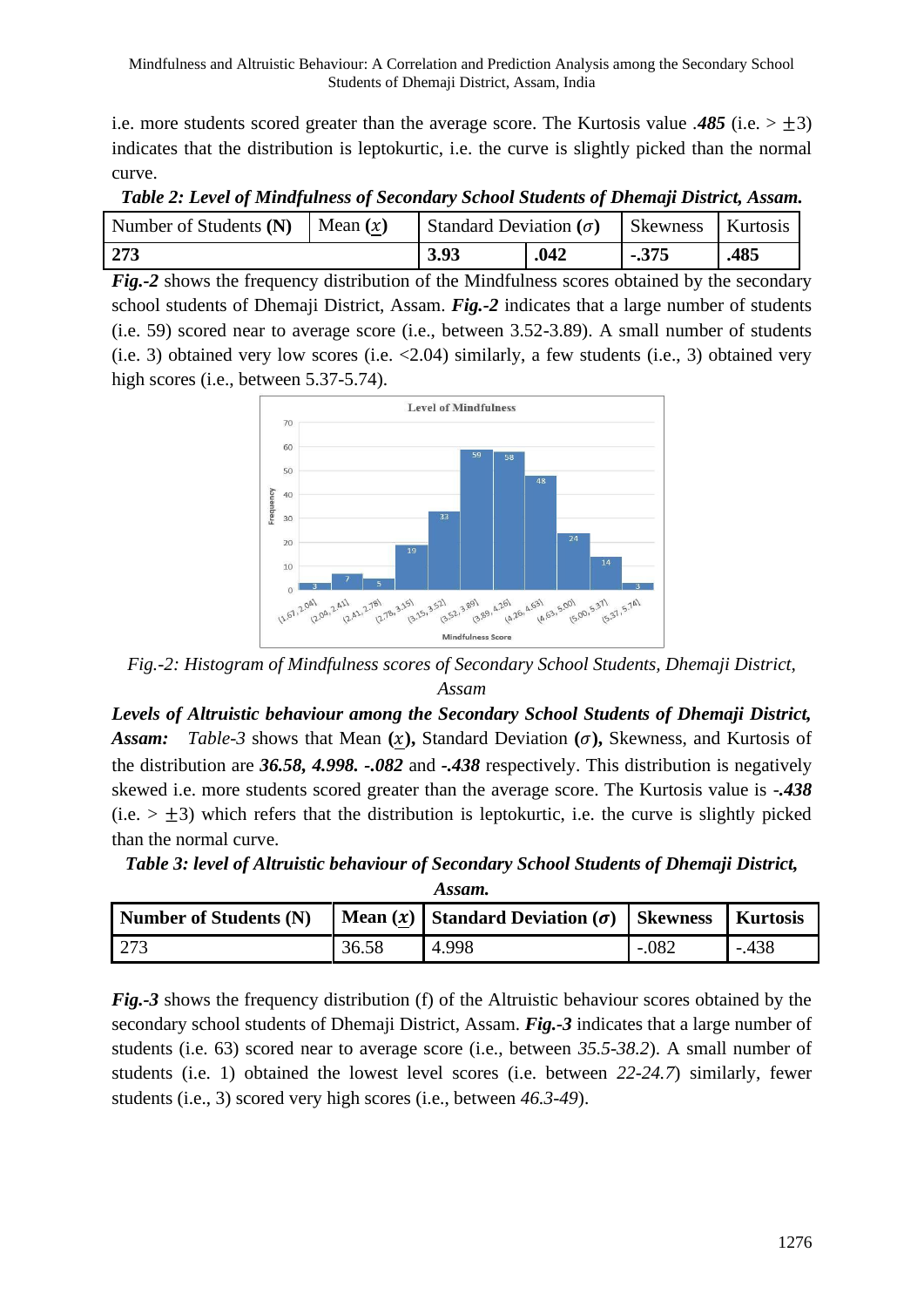

*Fig.-3: Histogram of Altruism score of Secondary School Students, Dhemaji District, Assam*

*Classification of the Secondary School Students of Dhemaji District, Assam based on their level of Altruistic behaviour.*

| Category  | <b>Male</b> | <b>Female</b> |
|-----------|-------------|---------------|
| Very High |             |               |
| High      | 84          | 78            |
| Moderate  | 52          | 59            |
| Low       | 0           |               |
| Very Low  | 0           |               |

*Table-4: Altruistic Behaviour of the students*

*Table-4* shows that no male secondary school students in Dhemaji have very high altruistic behaviour. The table shows that 84 male secondary school students have high altruistic behaviour and 52 male secondary school students have scored moderate scores in altruistic behaviour. Accordingly, no female students obtained a very high score in altruistic behaviour. In the case of female students, 78 students scored high scores in altruistic behaviour and 59 students obtained moderate scores regarding their altruistic behaviour. No students were found who possessed a low or very low level of altruistic behaviour among both boys and girls secondary school students of the district, Assam.

# *Comparison of Mindfulness between Male and Female Secondary School Students of Dhemaji District, Assam.*

**H0**= There is no significant difference between male and female Secondary School Students of Dhemaji District, Assam as far as their Mindfulness is concerned.

*Table-5: Comparison between male and female Secondary School Students in their level of mindfulness*

| <b>Category</b> | N   | <b>Mean</b> | <b>SD</b> | df          | <b>P-value</b> | inference                    |
|-----------------|-----|-------------|-----------|-------------|----------------|------------------------------|
| Male            | 136 | 3.92        | .6069     | $\sqrt{71}$ |                |                              |
| Female          |     | 3.93        | 7596      |             | .86            | Not Significant at .05 level |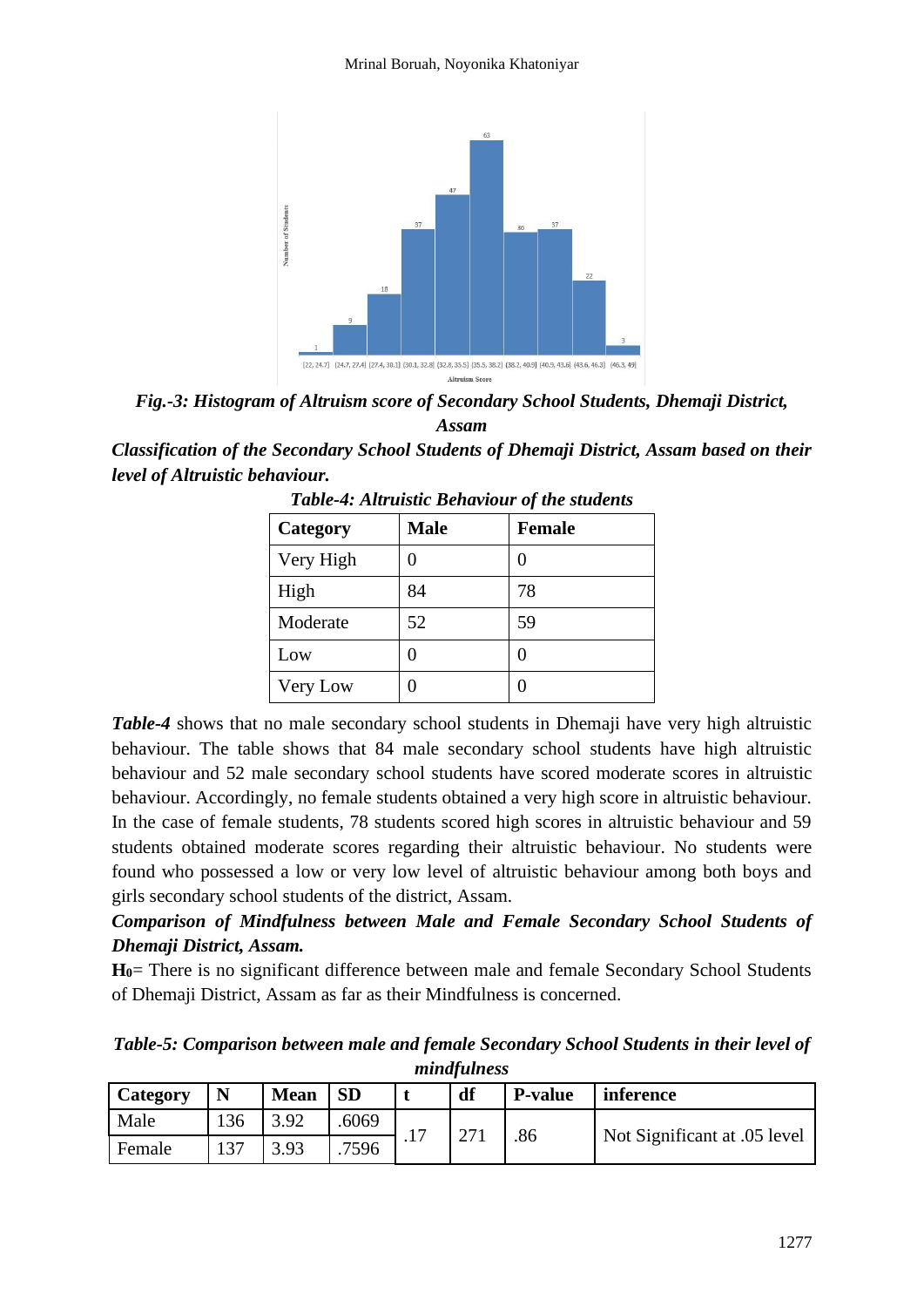*Table-5* shows that the t value is .17 which is less than the table value (1.97 at .05 level) and the P-value (.864) is higher than .05 so, the null hypothesis is accepted. Therefore, it can be concluded that there is no significant difference between male and female Secondary School Students of Dhemaji District as far as their mindfulness is concerned.

# *Comparison of Altruistic behaviour between male and female Secondary School Students of Dhemaji District, Assam.*

**H0**= There is no significant difference between male and female Secondary School Students of Dhemaji District, Assam as far as their Altruistic behaviour is concerned.

*Table-6: Comparison between male and female Secondary School Students in their level of Altruistic behaviour.*

| <b>Category</b> | N   | <b>Mean</b> | <b>SD</b> |       | df | <b>P-value</b> | inference          |
|-----------------|-----|-------------|-----------|-------|----|----------------|--------------------|
| Male            | 136 | 35.90       | 4.984     |       |    |                | Significant at .05 |
| Female          | 137 | 37.26       | 5.069     | 2.275 |    | .024           | level              |

*Table-6 s*hows that the 't' value is 2.275 which is higher than the table value (1.97 at .05 level at 271 degrees of freedom) and the P-value (.024) is lower than .05 that rejected the null hypothesis. Therefore, it can be concluded that there is a significant difference between male and female Secondary School Students of Dhemaji District as far as their Altruistic behaviour is concerned.

# *Relationship between Mindfulness and Altruistic Behaviour of Secondary school students of Dhemaji District, Assam.*

**H0=** There is no significant correlation between Mindfulness and Altruistic Behaviour of Secondary school students of Dhemaji District, Assam.

| <b>Variables</b>            |     | Correlation coefficient   P-value |      |
|-----------------------------|-----|-----------------------------------|------|
| Mindfulness                 | מדמ | .310                              | .000 |
| <b>Altruistic Behaviour</b> | ר ה |                                   |      |

*Table 7: Correlation between Mindfulness and Altruistic Behaviour*

**Table 7** shows that the coefficient of Pearson Product Moment correlation is = .310, and the P-value is  $= .000$ 

Since the correlation coefficient is between .3 to .5 and the P-value is less than .001, it indicates that there is a low positive but significant correlation between the two variables. Therefore, the null hypothesis is rejected.

# *Prediction of Altruistic Behaviour based on the level of Mindfulness of Secondary School Students of Dhemaji District, Assam.*

To predict the Altruistic behaviour of the Secondary School Students of Dhemaji District, Assam based on their Mindfulness level, the researcher performed a linear regression analysis considering Altruistic behaviour as a dependent variable (Y) and Mindfulness as an independent variable (X).

# **Test of Assumptions for Regression Analysis.**

**a) Test of Correlation and Scatter Plot:** The coefficient of correlation between Mindfulness and Altruistic Behaviour of Secondary School Students is found .310 (using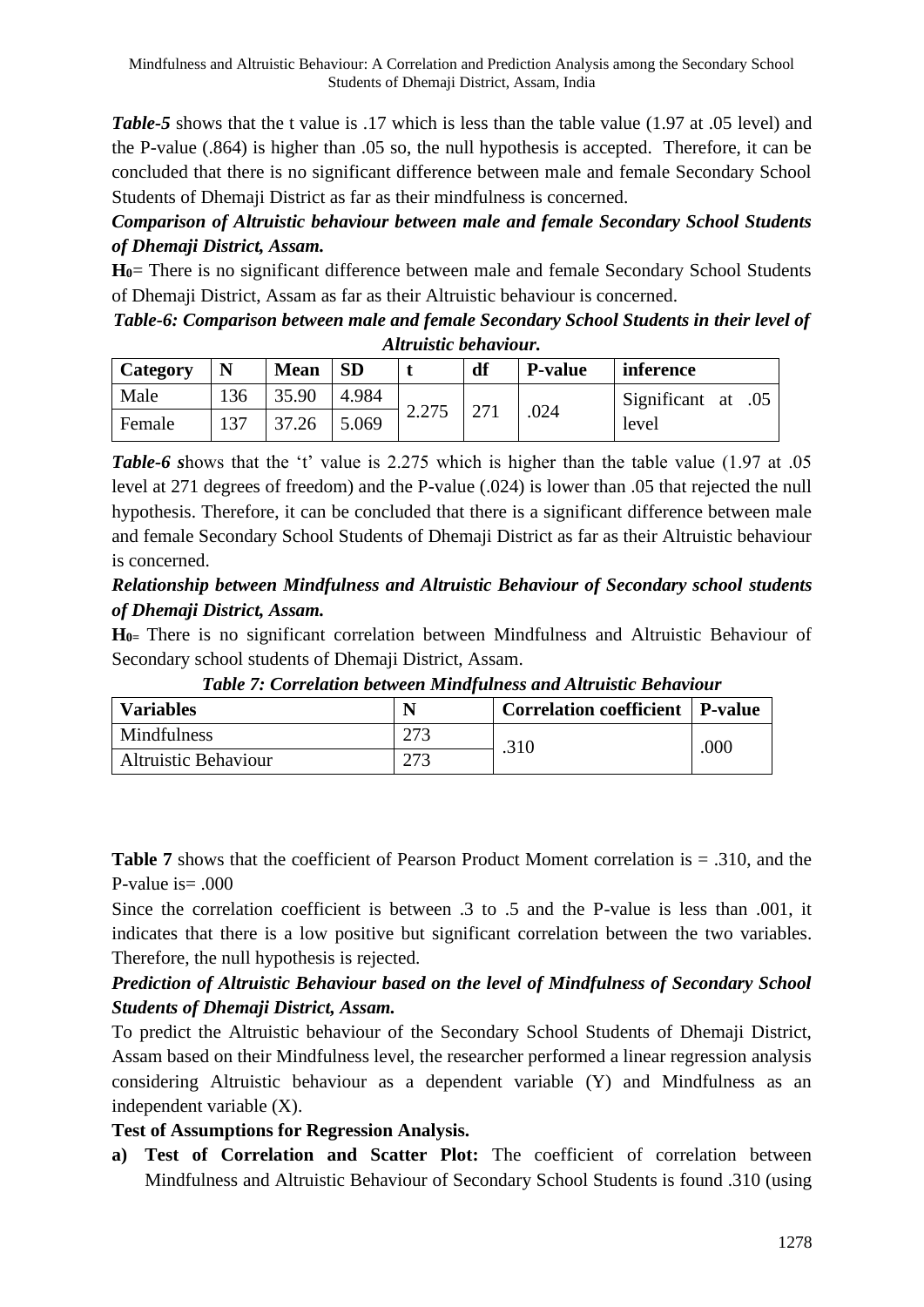Pearson Correlation technique). The p-value (i.e.- .000<.001) shows that there exists a significant correlation between the two variables at the .001 level.

Both Pearson's correlation coefficient (r) i.e. 0.310 (**Table 7)** and Scatter plot **(Fig 4)**  suggested that there is a low but positive linear relationship between Mindfulness and Altruistic Behaviour of Secondary School Students of Dhemaji District, Assam.



# **Fig 4: Scatter plot**

# **b) Test of Normality of residuals and**

**Homoscedasticity:** The residuals are approximately normally distributed. There is no pattern in the scatter. So, the assumptions have been met.







### **Regression Analysis:**

**Hℴ =** The model is not significant to predict the outcome variable.

**Table 8** shows that, the R-value is=.310 which indicates a low relation between Mindfulness and Altruistic Behavior. The R Square value is =.096, which refers that only 9.6% variance in the data of Altruistic behaviour is explained by the predictor, i.e. Mindfulness.

**Table 8: Model Summary**

### **(Predictors: Mindfulness, Dependent Variable: Altruistic Behaviour)**

| D    | <b>K</b> square | <b>Adjusted R square</b> | <b>Std. Error of the Estimate</b> |
|------|-----------------|--------------------------|-----------------------------------|
| .310 | 096             | 093                      |                                   |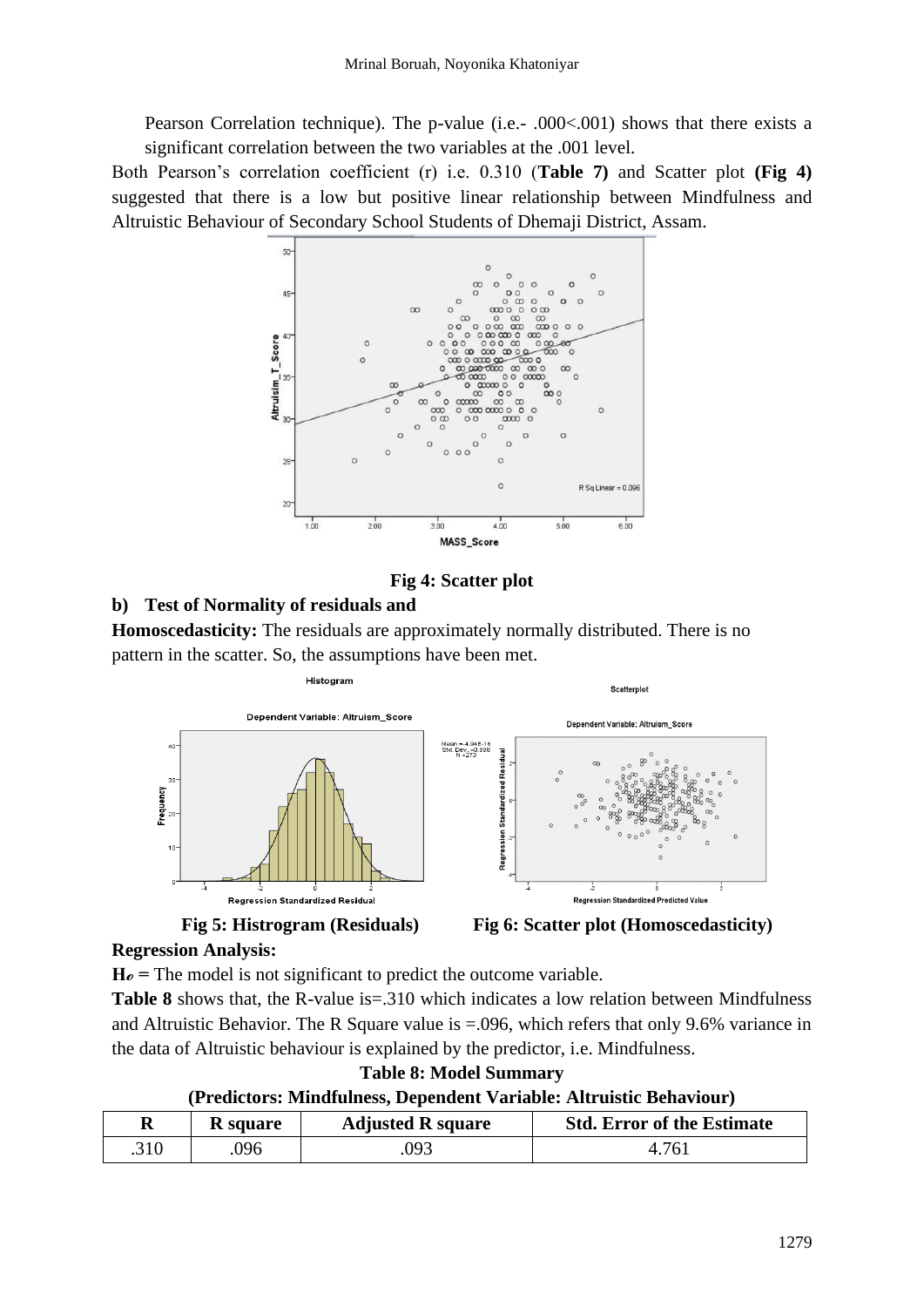The ANOVA table **(Table 9)** shows that the significant value is less than .05, therefore it can be said the model is a significant predictor or the outcome variable. Therefore, the null hypothesis for this model is rejected.

|            | <b>Sum of Squares</b> | df  | <b>Mean Square</b> |        | Sig.              |
|------------|-----------------------|-----|--------------------|--------|-------------------|
| Regression | 651.159               |     | 651.159            | 28.725 | .000 <sup>a</sup> |
| Residual   | 6143.237              | 271 | 22.669             |        |                   |
| Total      | 6794.396              | 272 |                    |        |                   |

**Table 9: ANOVA (Predictor-Mindfulness, Depended Variable-Altruistic Behaviour)**

**Table 10** shows that the significant value of coefficients is less than .05, therefore we can say that there is a significant impact of the independent variable on the dependent variable. By putting the data in the formula of linear regression, (i.e., **'Y=α+βX+€'**) we get the equation as below -

|              | <b>Table To: Coefficients</b> (depended variable-Altridistic Defiaviour) |                       |            |                     |        |      |  |  |  |  |
|--------------|--------------------------------------------------------------------------|-----------------------|------------|---------------------|--------|------|--|--|--|--|
| <b>Model</b> |                                                                          | <b>Unstandardized</b> |            | <b>Standardized</b> |        | Sig. |  |  |  |  |
|              |                                                                          | <b>Coefficients</b>   |            | <b>Coefficients</b> |        |      |  |  |  |  |
|              |                                                                          |                       | Std. Error | Beta                |        |      |  |  |  |  |
|              | (Constant)                                                               | 27.740                | 1.675      |                     | 16.564 | .000 |  |  |  |  |
|              | <b>Mindfulness</b>                                                       | 2.254                 | 421        | .310                | 5.360  | .000 |  |  |  |  |

**Happiness= 27.740+2.254\*(Mindfulness)**

| <b>Table 10: Coefficients</b> (depended variable- Altruistic Behaviour) |  |  |  |
|-------------------------------------------------------------------------|--|--|--|
|                                                                         |  |  |  |

Therefore, we can conclude that one level increase in Mindfulness cause 2.254 level increases in Altruistic behaviour of the Secondary School Students of Dhemaji District, Assam.

# **Conclusion**

In the present study, the researchers found a low but significant relationship between Mindfulness and Altruistic Behaviour of the Secondary School Students of Dhemaji District, Assam. The coefficient of correlation was found to be .310, and the P-value was .000, which indicates a significant positive relationship between the two variables. The researchers also found that the Altruistic behaviour of the students can be predicted based on the mindfulness level of the secondary school students of Dhemaji district, Assam. The regression analysis shows that one level increase in Mindfulness cause 2.254 level increases in Altruistic behaviour of the Secondary School Students of Dhemaji District, Assam. It is seen that gender is not a significant factor of difference for the Mindfulness level among the secondary school students of Dhemaji district, Assam. While comparing the mindfulness level between male and female students, the 't' value was found .17 which was less than the table value (1.97 at .05 level) and the P-value (.864) was higher than .05 therefore, the null hypothesis was accepted. The researcher found a significant difference between male and female students regarding their level of Altruistic Behaviour as the 't' value was found 2.275 which was greater than the table value (1.97 at .05 level at 271 degrees of freedom) and the P-value (.024) was lower than .05. The researchers found that more Secondary Students of Dhemaji